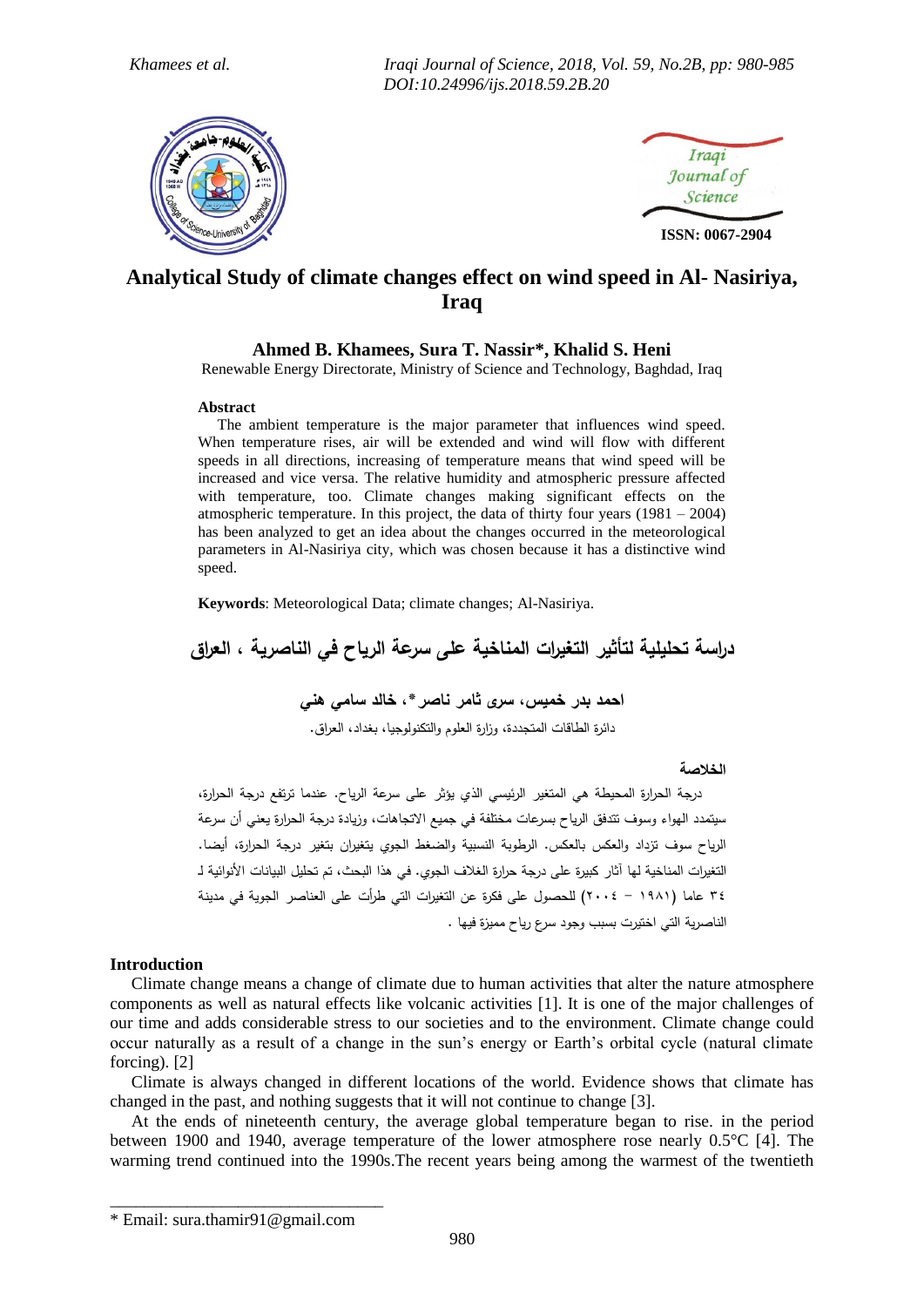century [5]**.** An increasing rate of warming has particularly taken place over the last 25 years, and 11 of the 12 warmest years on record have occurred in the past 12 years[6].

It needs to act urgently to avoid an irreversible build-up of greenhouse gases (GHGs) like  $CO<sub>2</sub>$ , Methane, Nitrous oxide, Halocarbons as well as water vapor [7]. These gases trapping the sun's heat and causing the planet to warm up, which leads to increase the atmospheric temperature [8]. Many researches have been achieved to study the climate change in different locations of the world. Climate models predict that global temperatures could rise by a further  $1-5$  °C over the next 100 years, depending on GHGs amounts emitted and the sensitivity of the climate system[9].

 The increment of temperature influencing the meteorological parameters like pressure, relative humidity, and wind speed [10]. Wind speed is strongly influenced by temperature rising, because it increases according to the increasing of temperature difference between any two sites. Wind speed plays a significant role in the field of energy generation by using wind turbines[11]. Wind energy is one of several kinds of renewable energy, which is considered as a clean, sustainable, and cheap energy in comparing with other sources of energy [12]. Al-Nasiriya Site (In Al-Nasiriya City), Southern of Iraq has been chosen to be studied in this work as a region of interest (ROI), according to its distinctive mean wind speed. It is the main city in the province of Dhi Qar, it is located at the intersection of Eastern longitude  $31^{\circ}$  15.19' and Northern latitude 46 $^{\circ}$  47.13', as shown in Figure-1.



**Figure 1-** Iraqi map shows Al-Nasiriya Site.

#### **Methodology**

 The time series of average monthly and annual wind speed, air temperature, relative humidity, and air pressure data, for 34 year (1981-2014) have been analyzed in this work. These data were obtained from Iraqi meteorological organization and seismology for Al- Nasiriya station. The data have been drown to be observed and discused in order to determine the real behavior of the meteorological prameters that mentioned previously.

#### **Result and Discussion**

 Although the average temperature at any one place may vary considerably from year to year, the earth's overall average equilibrium temperature changes only slightly from one year to the next. This fact indicates that, each year, the earth and its atmosphere must send off into space just as much energy as they receive from the sun. The same type of energy balance must exist between the earth's surface and the atmosphere. That is, each year, the earth's surface must return to the atmosphere the same amount of energy that it absorbs. If this did not occur, the earth's average surface temperature would change.

 The annual mean air temperatures recorded of the earth's surface in Al-Nasiriya Site are drown in Figure – 2.It is evident that there is increasing in temperature during the studied period. The blue curve shows the actual behavior of temperature for each year, while the black line refers to the general trend of temperature. Then, there are warming trend during the last thirty years, the temperature rises about 4 degree. It is easy to justify this result because the (ROI) has been suffered from continuous wars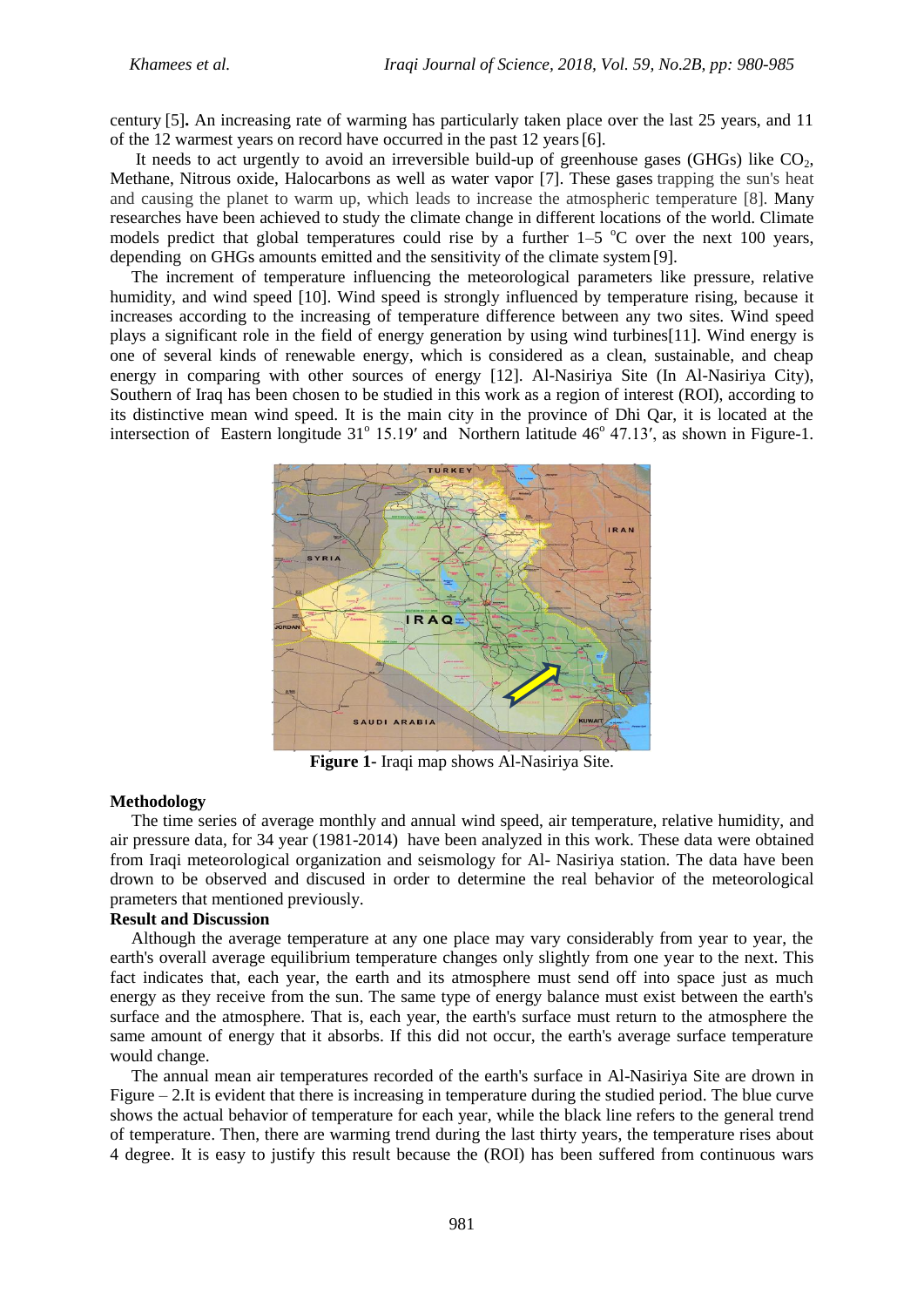



**Figure 2-** Changes in air temperature in Al-Nasiriya from1981to 2014.

 At the other hand, the relative humidity (R.H) being decreased when the air temperature increased, that's because R.H denotes the ratio of the amount of water vapor actually present to the amount of water vapor required to saturate the air. Then, if the temperature raises, the saturation level rises, too, and leading to less percentage of water vapor, hence less R.H. So, for the same amount of moisture content, the increase of temperature leads to less R.H value. These facts are illustrated in Figure–3 during the period between 1981-2014.



**Figure 3-** Changes in the surface air relative humidity from 1981 to 2014.

 Figure-4 shows the behavior of atmospheric pressure (in mb) during the studied period. It is evident that temperature decreasing leads to decrease in atmospheric pressure, because the decrease of air. The decreasing of air density means that the weight of air column will be less than that at low temperature, and the pressure will be reduced.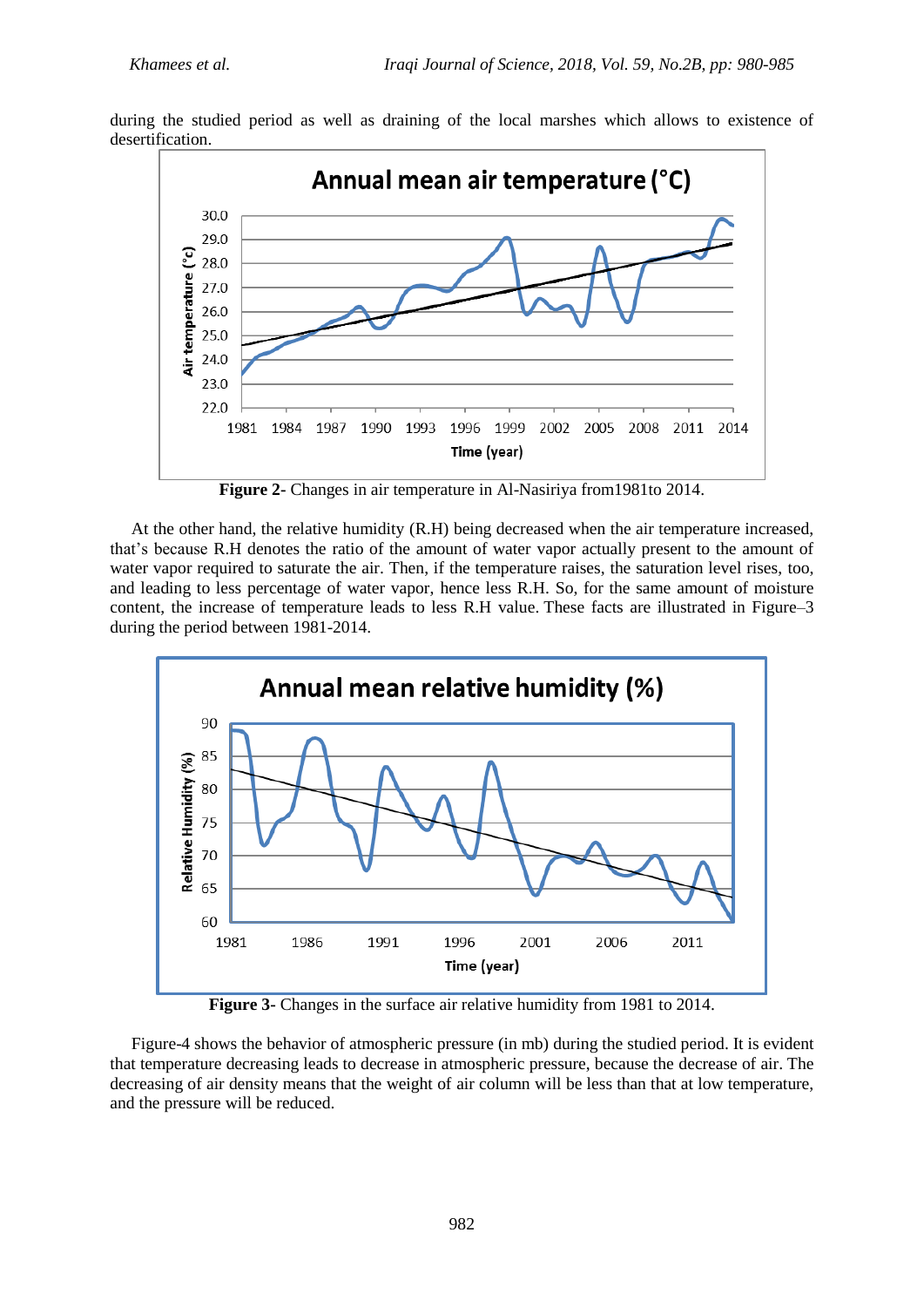

**Figure 4-** Changes in the atmospheric pressure (mb) from 1981 to 2014.

 The wind speed at the duration of 1981- 2014 is trend to increase, as shown in Figure-5, this is according to the increment of air temperature and decrement of atmospheric pressure. When air temperature increases, the atmospheric pressure decrease causing laminar and turbulent flow as well as gusts sometimes, Generally, wind speed increased about 2 m/s during the studied period.



**Figure 5-** Changes in the surface wind speed from 1981 to 2014.

 At the other hand, the studied meteorological parameters like air temperature, relative humidity, atmospheric pressure, and wind speed, are not changed in their monthly behavior. The general behavior for each month along the studied period is the same of that of one year. Figure-6 illustrate the behavior of the air temperature during a year, the value of air temperature, of each month represents the mean value of that month during the studied period. Generally, at the ROI, the temperature raises at summer while it is dropped at other seasons, this behavior has been seen at the monthly mean air temperature.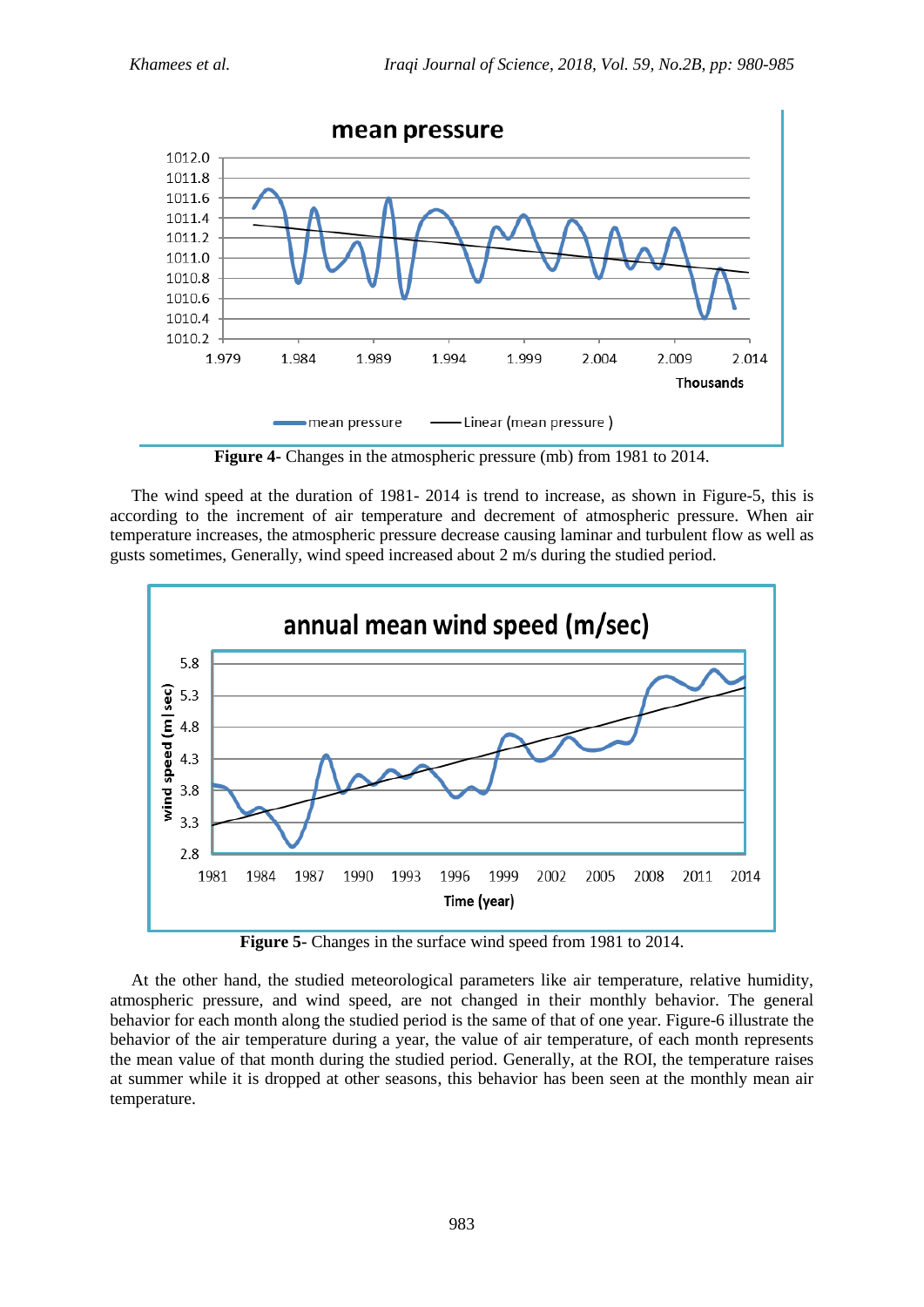

**Figure 6-** Air temperature behavior during the year.

 The same method is applied for other studied meteorological parameters. The Figures-(7, 8, and 9), show the behavior of relative humidity, atmospheric pressure, and wind speed during the year.



**Figure 8-** Atmospheric pressure behavior during the year.